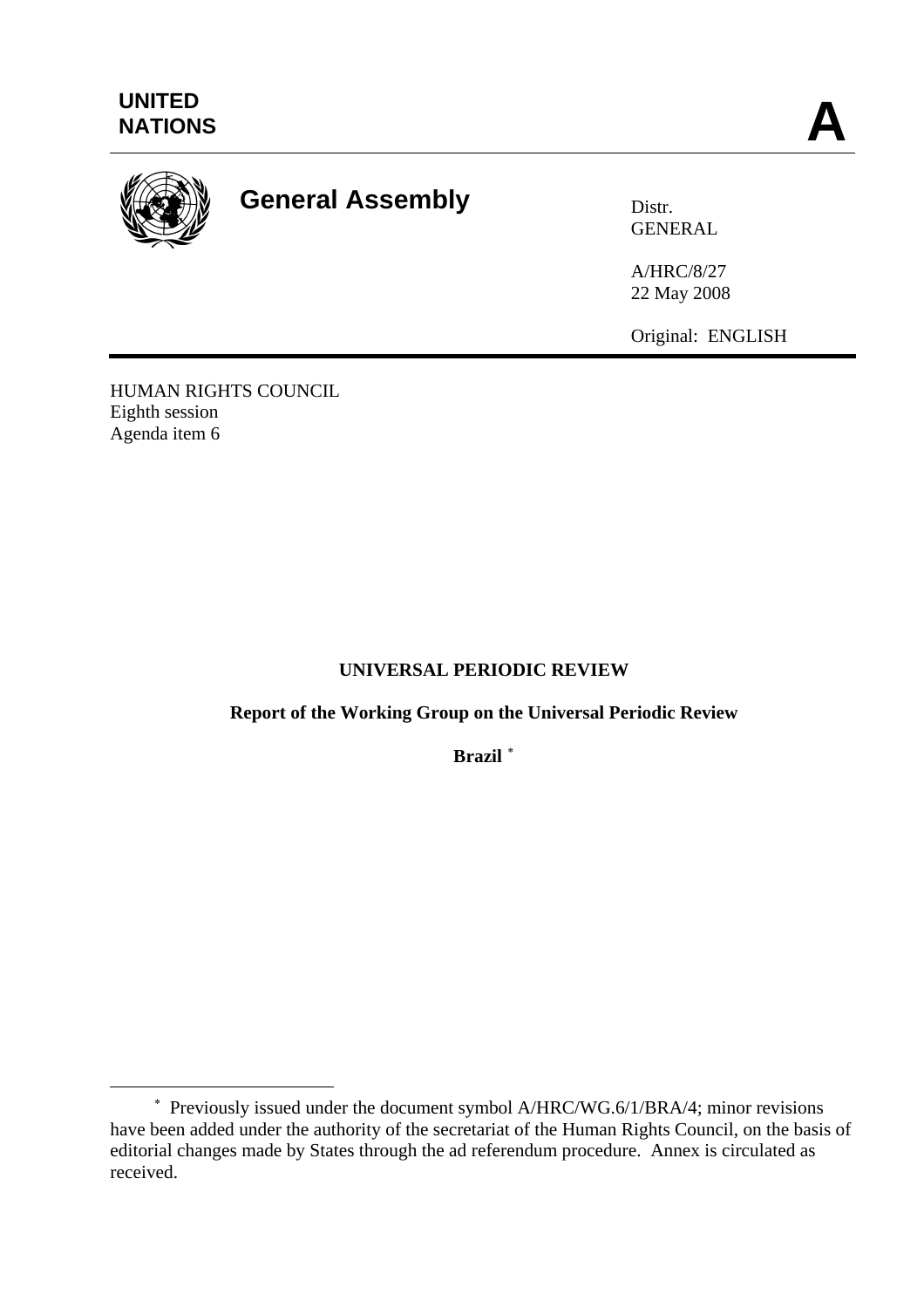# **CONTENTS**

| Paragraphs Page |  |
|-----------------|--|
|                 |  |
|                 |  |

|                                                      | $1 - 4$  | $\mathcal{R}$ |
|------------------------------------------------------|----------|---------------|
| I. SUMMARY OF THE PROCEEDINGS OF THE REVIEW PROCESS  | $5 - 82$ | $\mathcal{F}$ |
|                                                      | $5 - 23$ | $\mathcal{E}$ |
|                                                      |          | 6             |
|                                                      | 83 - 84  | 15            |
| III. VOLUNTARY COMMITMENTS OF THE STATE UNDER REVIEW | 85       | 16            |

#### **Annex**

|--|--|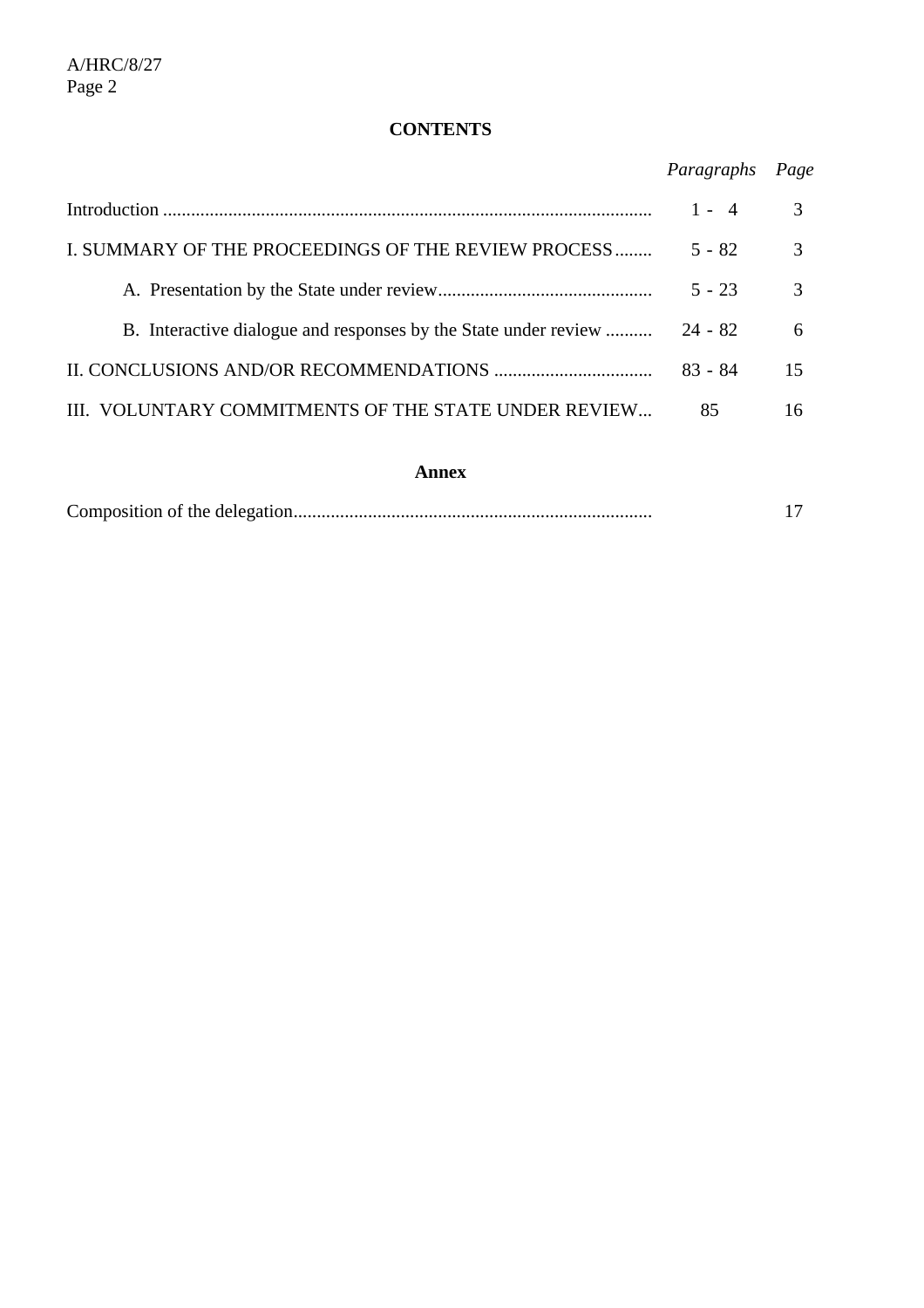#### **Introduction**

1. The Working Group on the Universal Periodic Review (UPR), established in accordance with Human Rights Council resolution 5/1 of 18 June 2007, held its first session from 7 to 18 April 2008. The review of Brazil was held at the 9th meeting on 11 April 2008. The delegation of Brazil was headed by H.E. Mr. Rogério Sottili, Executive Secretary, Special Secretariat of the Presidency of the Republic on Human Rights. For the composition of the delegation, composed of 16 members, see appendix below. At its 13th meeting held on 15 April 2008, the Working Group adopted the present report on Brazil.

2. On 28 February 2008, the Human Rights Council selected the following group of rapporteurs (troika) to facilitate the review of Brazil: Gabon, Saudi Arabia, and Switzerland.

3. In accordance with paragraph 15 of the annex to resolution 5/1, the following documents were issued for the review of Brazil:

 (a) The national report submitted in accordance with paragraph 15 (A/HRC/WG.6/1/BRA/1);

 (b) The compilation prepared by the Office of the High Commissioner for Human Rights (OHCHR), in accordance with paragraph 15 (b) (A/HRC/WG.6/1/BRA/2);

 (c) The summary prepared by OHCHR, in accordance with paragraph 15 (c) (A/HRC/WG.6/1/BRA/3).

4. A list of questions prepared in advance by Ireland, Germany, Portugal, Italy, Denmark, and Sweden was transmitted to Brazil through the troika. These questions are available on the extranet of the Universal Periodic Review.

### **II. SUMMARY OF THE PROCEEDINGS OF THE REVIEW PROCESS**

### **A. Presentation by the State under review**

5. At the 9th meeting, held on 11 April 2008, the Head of Delegation of Brazil, H.E. Mr. Rogério Sottili, Executive Secretary, Special Secretariat of the Presidency of the Republic on Human Rights, introduced the national report.

6. Mr. Sergio Abreu e Lima Florencio, Ambassador, Deputy Representative of Brazil to the United Nations Office at Geneva, recalled Brazil's voluntary pledges to participate in the UPR in a constructive and transparent manner and noted its confidence that the UPR will reinforce the principles of universality, indivisibility and non-selectivity. Mr. Rogerio Sottili, Head of the delegation, Executive Secretary, Special Secretariat of the Presidency of the Republic on Human Rights, also noted confidence in the construction of the new system.

7. Brazil's large territory (more than 8.5 million  $km<sup>2</sup>$ ) and population (187 million) were mentioned as an indication of the challenges regarding implementation of human rights policies.

8. The delegation of Brazil stressed that the elaboration of the national report resulted in consultations with different bodies and offered the opportunity for an inter-ministerial reflection on the human rights challenges in the country. In this context, several consultations were organized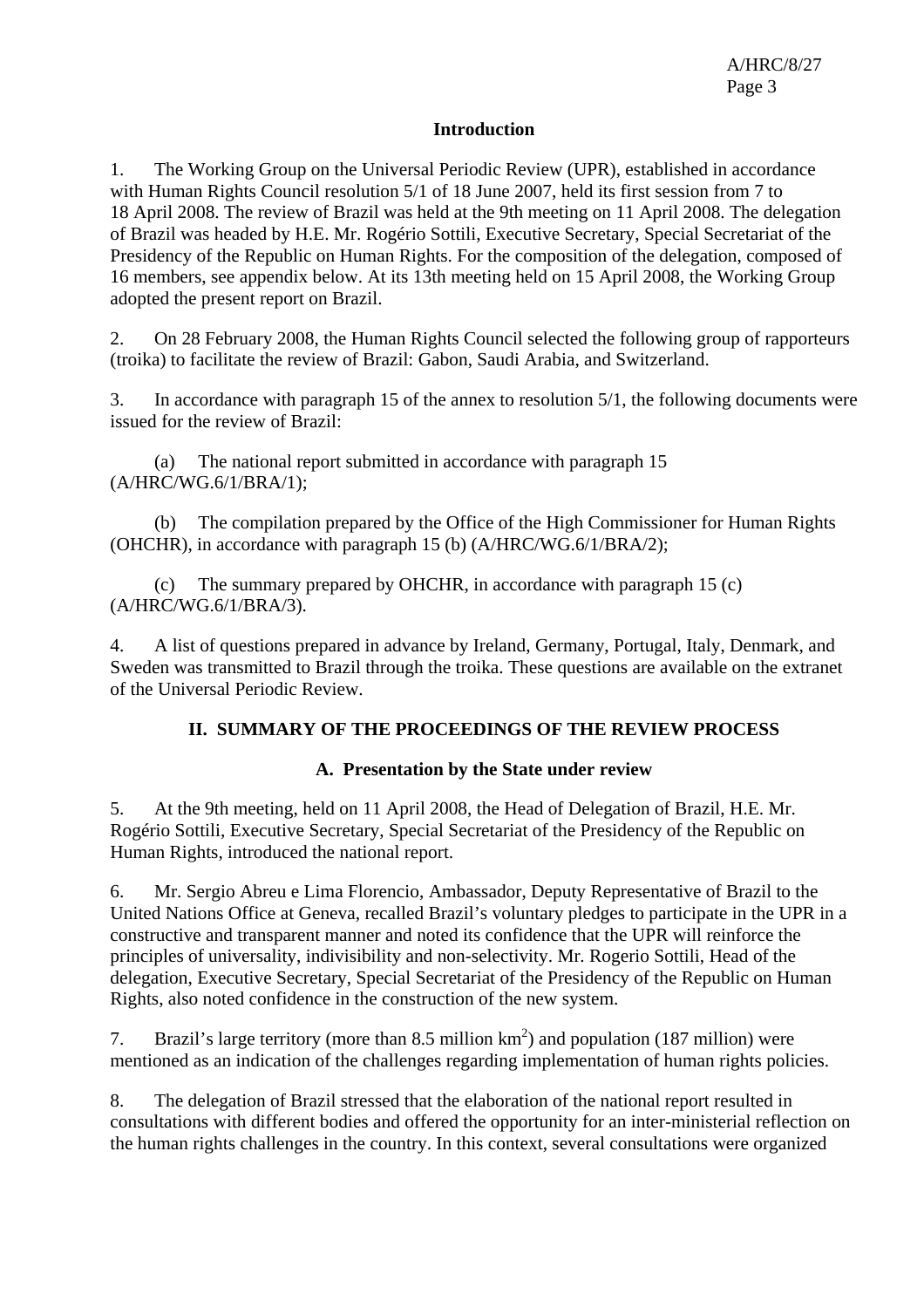with the participation of representatives from civil society and the National Councils. These consultations led to a public hearing in the Federal Senate and contributions from stakeholders were reflected in the national report.

9. Brazil was aware of the need to advance towards the full realization of human rights and to include human rights in all normative instruments, although it recognizes that legislation alone does not guarantee implementation.

10. Brazil has also extended a standing invitation to all special procedures, several of whom have visited Brazil in the recent years. Brazil has also maintained a close relationship with treaty body mechanisms.

11. The economic growth, stability and social development under President Lula's administration have been crucial to the strengthening of a dialogue with civil society. Within its social programmes, including the Family Allowance Programme (*Bolsa Familia*), the country has achieved the first of the eight Millennium Development Goals, including the reduction of extreme poverty by half by 2015. Between 1990 and 2005, extreme poverty has been reduced from 28 per cent to 16 per cent and poverty reduced from 52 per cent to 38 per cent. In absolute terms, between 2003 and 2005, around 10 million Brazilians surpassed the poverty line. Income inequality has also reduced. To date, around 45 million people - one quarter of the population - are beneficiaries of the Family Allowance Programme.

12. Brazil stressed that 2008 was marked by the sixtieth anniversary of the Universal Declaration of Human Rights and the 120th anniversary of the abolition of slavery, both of which form a part of the country's continuous fight against discrimination and racism. In October of this year, Brazil will celebrate 20 years of the rule of law, as the basis for the consolidation of the culture of democratic citizenship and prevalence of human rights.

13. Nonetheless, the country continues to face violence and many forms of exploitation, including forced labour and sexual exploitation, including of children and adolescents. Within the framework of the Statute on Children and Adolescents (*Estatuto da Crianca e do Adolescente*), action plans to overcome these issues have already been put in place as children and adolescents are amongst the Government's priority goals.

14. The delegation of Brazil informed that a National Conference on Human Rights and a conference on lesbian, gay, bisexual and transgender (LGBT) rights will take place this year, involving a great number of NGOs. Brazil will also host the Third World Conference on Combating Sexual Exploitation of Children and Adolescents with an anticipated participation of 130 countries, as well as the 2008 preparatory regional conference for the 2009 Durban Review Conference. The Brazilian delegation added that there are today in Brazil 35 Councils of the Republic with social participation.

15. Brazil indicated its awareness of progress achieved in the area of human rights but also admitted its remaining challenges. It stressed the need to accelerate work on combating torture, a practice that is unacceptable but still present, and a crime to which no statutory limitations apply according to the Constitution. Brazil noted its concern regarding reports of torture at the international level in cases of terrorism investigations. Brazil also noted the need to improve the system of protection of human rights defenders throughout the country.

16. In the context of the sixtieth anniversary of the Universal Declaration, Brazil has proposed the creation of Human Rights Voluntary Goals stemming from an initiative of the States of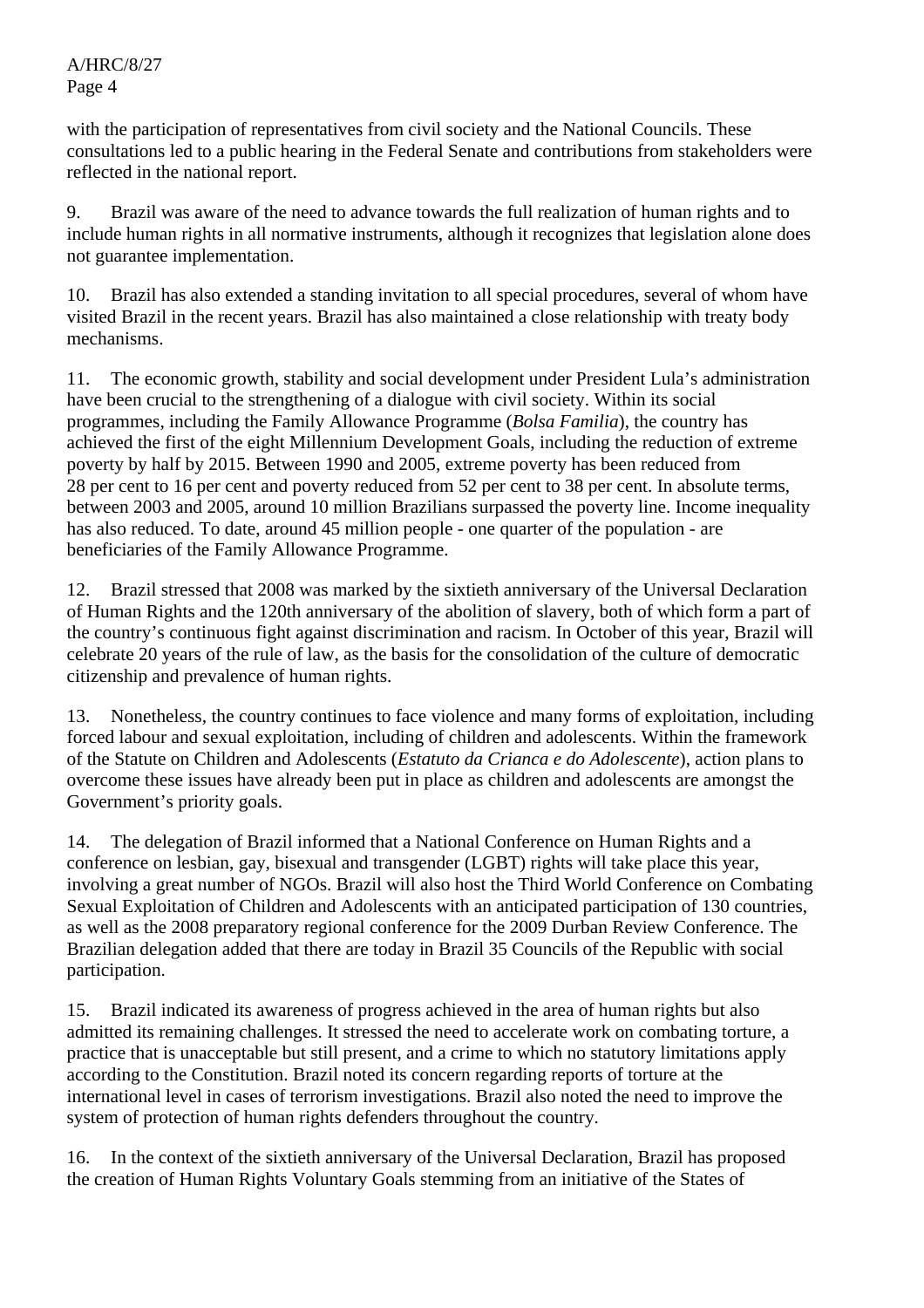MERCOSUR. Brazil is committed to disseminating the basic idea of human rights and the articles of the Universal Declaration among the Brazilian population.

17. Ms. Rosilene Rocha, the Executive Secretariat of the Ministry of Social Development and Combat of Hunger stressed the pivotal role played by social security in the reduction of extreme poverty, and that Brazil had created the Ministry she was leading. In 2003, the Zero Hunger plan (*Fome Zero*) led to the creation of the Organic Law on Food Security approved by the National Congress in 2006 and of a programme on food supply (*Programa de Aquisicao de Alimentos*).

18. The Family Allowance Plan and the *Beneficio* programme have led to reducing the inequality gap down to 28 per cent. The Family Allowance Plan was based on access to cash transfer, to education and to health with a view to breaking the poverty cycle and empowering poor families. This programme reached out to 11 million people including 100,000 families.

19. Mr. Pedro Abramovay, Under-Secretary for Legislative Affairs of the Ministry of Justice, referred to violence as a serious issue. He stated that more than 40,000 homicides took place last year and more than 420,000 people were currently in prison although there has been a 20 per cent reduction in homicides since 2003 and a decrease in the growth rate of the prison population since 2007. In this regard, Brazil has launched a national programme for public security (*Programa Nacional de Seguranca Publica com Cidadania*). Ninety prisons for young people and women have been created with the aim of providing education and social reinsertion. A scholarship will also be given to police officers with low income under the condition of attending human rights training. In the most dangerous regions in the country, social programmes combined with non-violent conflict resolution programmes will be implemented.

20. Mr. Rolf Hachbart, President of the National Institute of Colonization and Agrarian Reform, noted that Brazil had large reserves of water, energy and biodiversity resources with ample opportunities to promote sustainable development. These measures aim to build new agricultural models, with a view to protecting the environment and ending violence generated by disputes of land, particularly with regard to the public lands of the indigenous population and of the afro-descendent population. He also mentioned the goal of the Brazilian Government to include 100,000 families in the National Programme of Agrarian Reform in 2008.

21. On gender issues, Ms. Ana Paula Goncalves, Special Secretariat of the Presidency of the Republic on Women Policies, stated that the special secretariat for the promotion of women was created in 2003 with a ministerial status to assist the President on issues related to women. Violence against women was a central issue within the Secretariat, whose actions focused on strengthening a network of assistance to women, including training, promotion of new legislation and judiciary proceedings. To date, 49 courts specializing in domestic violence were operating as a result of the law on violence against women (*Maria da Penha Law*).

22. To conclude Brazil's opening statement, Ms. Marcia Canario, Special Secretariat of the Presidency on the Promotion of Racial Equality, acknowledged Brazil's long history of discrimination but also its firm commitment to eliminate this injustice. To this end, Brazil has adopted a number of political, administrative and legislative measures to promote equality, equal opportunities and access to public goods. A special secretariat has been created to promote access to education, health, labour and land for all ethnic and racial groups, as Brazil is committed to the outcome of the Durban Conference.

23. In the course of its presentation, the Brazilian delegation agreed that there is a need to include human rights in all normative instruments, to accelerate its work on combating torture and to improve the system of protection of human rights defenders. It also stated that children and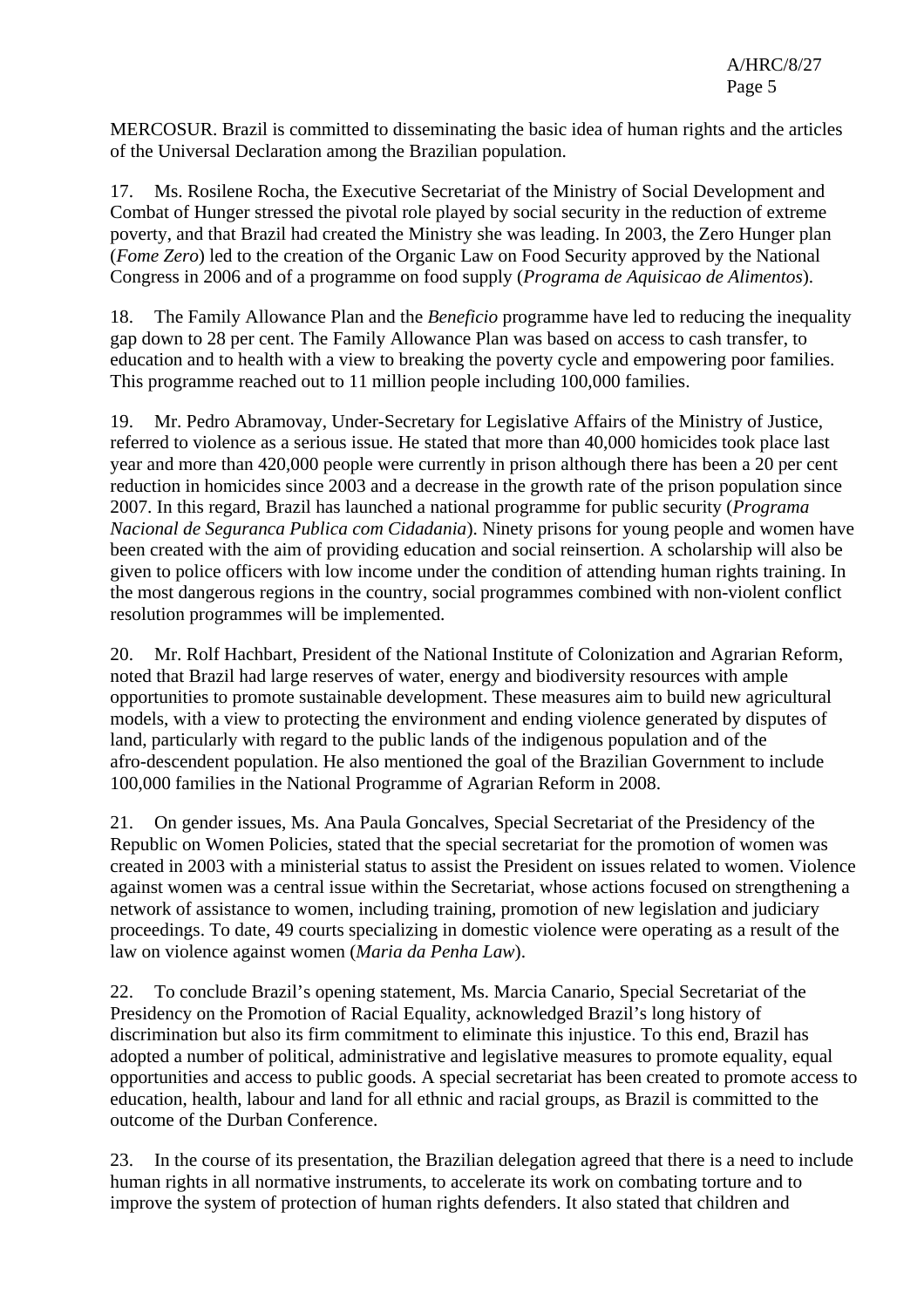adolescents are amongst the Government's priority goals. In this regard, Brazil will hold the Third World Conference on Combating Sexual Exploitation of Children and Adolescents. It agreed with measures aimed at building new agricultural models. Brazil finally reiterated its firm commitment to eliminate the injustice of discrimination.

# **B. Interactive dialogue and responses by the State under review**

24. During the ensuing interactive dialogue, a number of delegations welcomed Brazil's commitment and achievements. Brazil was also praised for the high quality of its presentation and its national report, as well as for the participatory and open approach adopted regarding the preparation of the report. Numerous delegations commended Brazil's recognition of its remaining challenges and issues. During the interactive dialogue, 44 delegations made statements.

25. On the issue of discrimination against women based on their age and their rural and their ethnic origin, Slovenia asked about concrete steps taken by the Government to stop those discriminations and to improve the low number of women receiving pensions. Slovenia also enquired about the actions undertaken by the Government to reduce the alleged number of adolescents deprived of liberty, as it has grown by 325 per cent between 1996 and 2006, and this is a very worrying signal. Slovenia requested that Brazil provide information on progress on gender issues and recommended that a gender perspective be fully integrated in the follow-up process to the UPR review.

26. Colombia considered gender equality as one of the priorities of public policies. Colombia referred with great interest to Brazil's experience in the fight against domestic violence and violence against women. It requested more details about the factors that would favour the implementation of the National Pact to combat domestic violence. The delegation indicated that Colombia promoted the UPR as an opportunity to exchange the best practices and to facilitate horizontal cooperation between States facing the same issues. In this regard, Brazil's preparation for the UPR constituted an excellent example.

27. China recognized Brazil's great strides to reduce poverty and to address family planning, education, food, health, and racial discrimination. China wished that this progress continue and requested information about the Single Health System, specifically enquiring about how it functions and the areas in need of improvement.

28. Azerbaijan welcomed the 2005 constitutional amendment and noted the adoption of a National Human Rights Programme. It appreciated the involvement of civil society in that process and the good practice in organizing National Human Rights Councils. Azerbaijan also commended on the steps made by the Government towards ensuring the rights of women and eliminating gender inequality and domestic violence. The delegation asked Brazil to elaborate more on the effectiveness and the obstacles faced during the creation of the Special Secretariats in various fields of human rights. Azerbaijan also enquired about steps to be taken to accelerate the reduction of gender inequality. Noting with appreciation the interaction of Brazil with special procedures mandates holders; Azerbaijan requested further information on the relevance of criminal justice systems reforms.

29. Peru welcomed the enactment by Brazil of some of the most progressive laws of the region protecting human rights. Regarding the right to memory and to truth, it also requested information on the Special Commission of Political Dead and Disappeared People, and if the achieved results were used to identify and prosecute individuals responsible for violating human rights. Reiterating the importance of citizens having access to public information, Peru recommended that Brazil do its utmost to ensure that Congress adopt the law in this domain.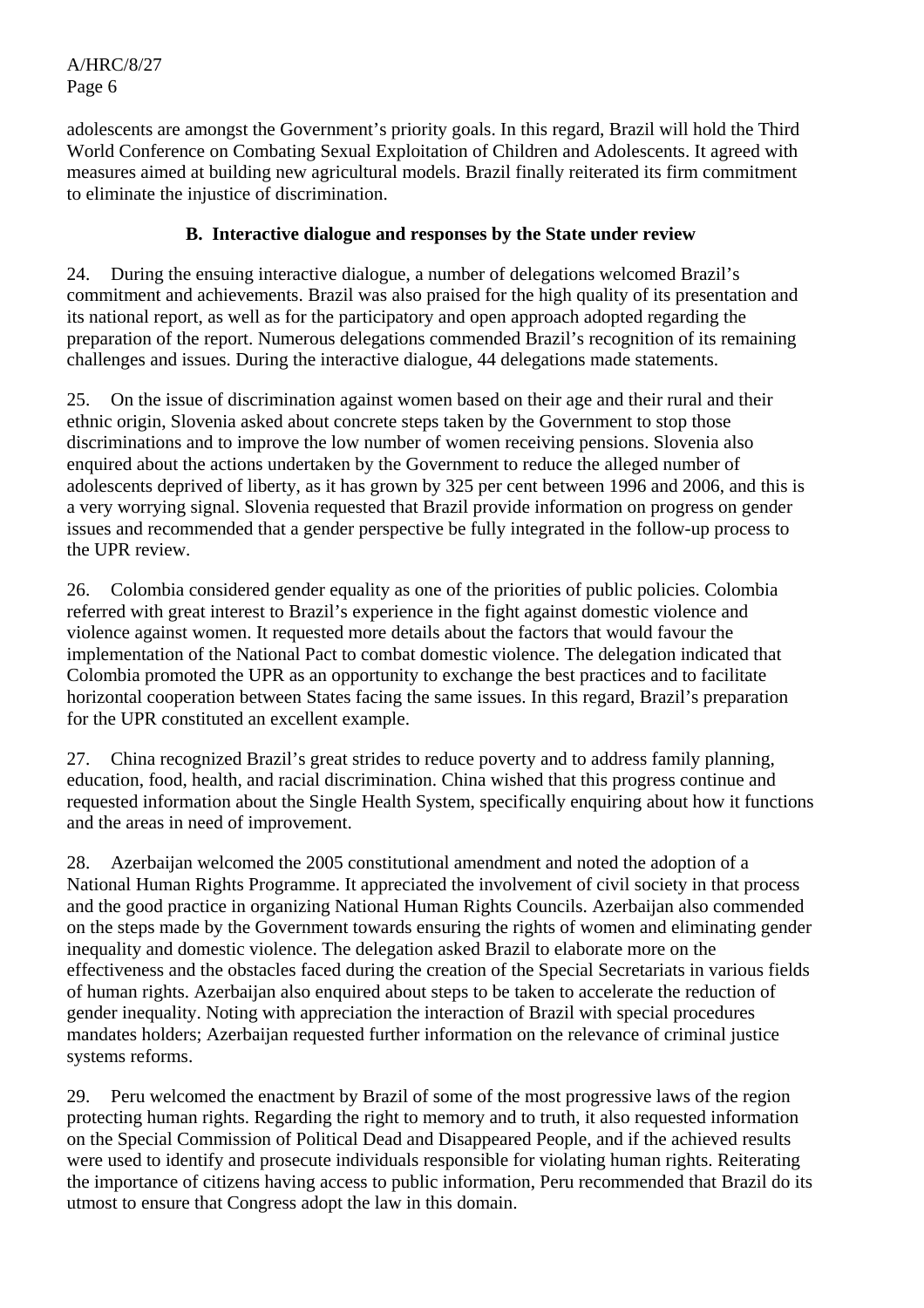30. India referred to the initiative to develop a national system of human rights indicators as having far reaching implications beyond the national level. In this regard, India wished to know the present status of the proposal and if any pilot projects had been carried out targeting specific areas covered by the National Human Rights Programme and whether these indicators would be used by the National Human Rights Councils. India also noted with interest the 2005 constitutional amendment and expressed interest in knowing about instances where this amendment has been applied.

31. Malaysia recognized Brazil's achievements in health and poverty reduction, including its commitment to combat AIDS. It requested that Brazil elaborate on its experience to fight pandemic diseases and enquired about Brazil's achievements in education, specifically with regard to guaranteeing education for the segments of the population living in remote areas. Malaysia also requested information on the progress made on women's rights and gender equality in the legislature and executive positions.

32. Ghana congratulated Brazil for the establishment of three special secretariats, and for having initiated a discussion since 2007 aimed at creating a national system of human rights indicators. Ghana stressed that even more commendable is the frankness with which the Government has admitted the weaknesses and inequalities in the country, especially in the areas of gender, income distribution and opportunities for African descendants and other minorities. Ghana recommended assistance to the Government to address these challenges. Regarding the right to education and Brazil's Education Development Plan within the framework of development strategies aimed at reducing inequalities among vulnerable groups, Ghana asked whether the Plan or other strategies included programmes to address youth violence. Finally Ghana wished to recommend the continued commitment by the Government to the programme of land reforms and to resolving the issue of abuse of power and excessive use of force.

33. Cuba requested that Brazil provide information and details on the Zero Hunger programme which is an innovative human rights programme to implement the right to food.

34. Pakistan welcomed, inter alia, the methodology used for the preparation of the national report and for the acknowledgment of difficulties and challenges regarding violence against women, racial inequality, land reform, and minorities. It asked Brazil about the reasons for the lack of implementation and the steps it plans to take to address this issue.

35. The Netherlands appreciated Brazil's initiative to bring serious human rights abuses under Federal Law and requested an update on the initiative's progress. The Netherlands referred to the national report and reiterated the challenges Brazil faces in the eradication of torture. It enquired about practical measures that have been taken in this regard and whether a witness protection programme has been considered. If such a programme will indeed be considered, the Netherlands expressed interest in being updated on its progress. It suggested that if the initiative to bring serious human rights abuses under Federal Law has not been realized, Brazil should do so at the earliest possible moment.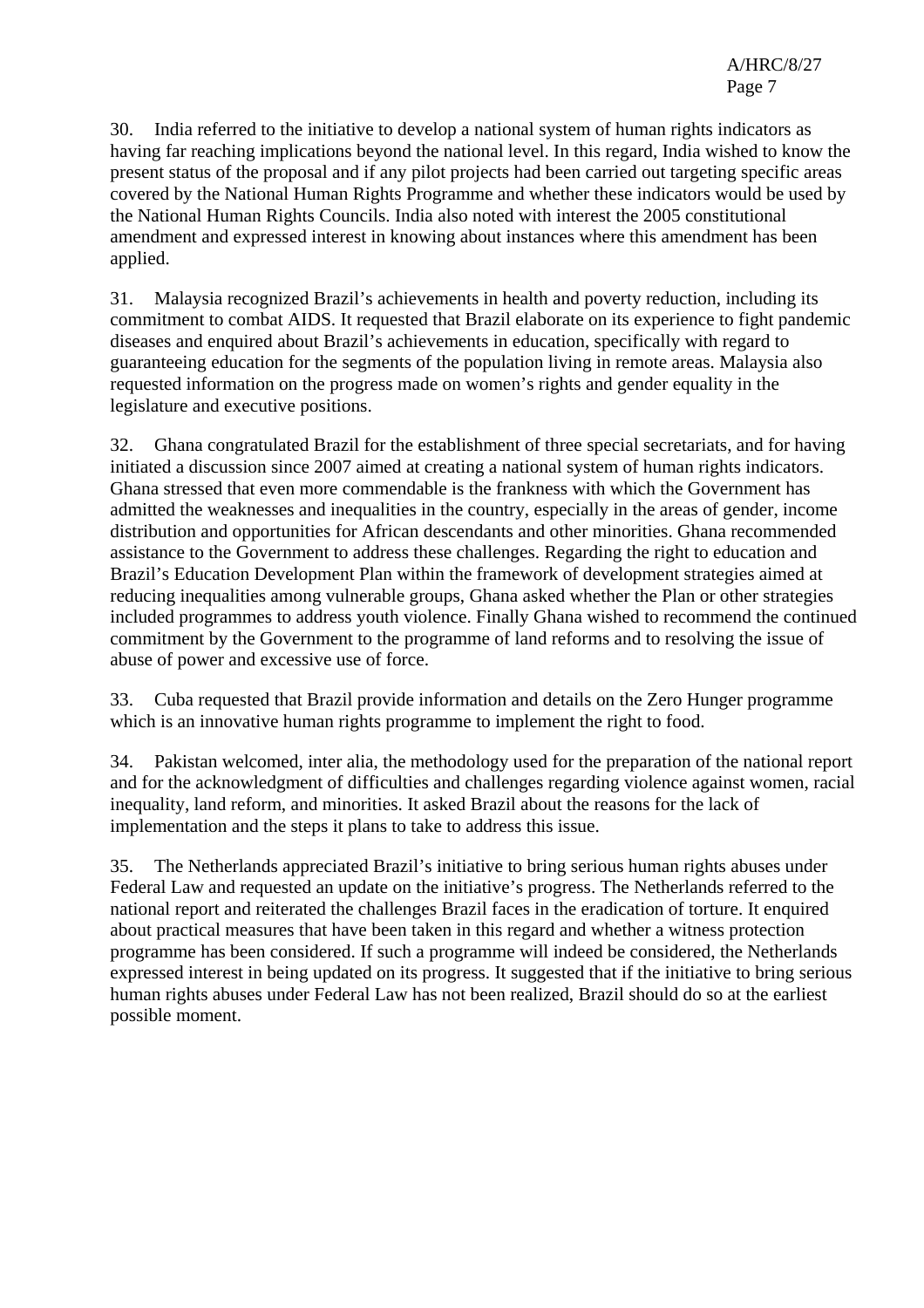36. The Republic of Korea praised the establishment of the three special secretariats on human rights, women issues and racial equality in 2003. It noted that a number of international human rights organizations have repeatedly drawn attention to human rights violations of indigenous people, to the lack of public security and poor detention conditions in Brazil. Thus, the Republic of Korea expected Brazil to give a more thorough consideration to these issues.

37. The Syrian Arab Republic requested that Brazil share its expertise and best practices regarding the implementation of its national programme to fight hunger and poverty.

38. France welcomed the strengthening of legal mechanisms for human rights protection since the 1988 Constitution. It also noted the considerable progress made regarding children's rights, despite the remaining difficulties in large cities and the poorest states. However, France stressed the parliamentary proposals of constitutional amendment to lower the age of criminal responsibility. Referring to Brazil's national report, France noted the action undertaken by the Government to combat the social pressure that calls for such reform. In this regard, France wished to know where the discussions will lead to.

39. Norway acknowledged that the construction of a democratic and rights-based society is a complex process requiring both political will and time. Norway particularly mentioned as example of best practices the Government's efforts to combat child labour, the establishment of a ministry to combat racial discrimination, and Brazil's leadership on issues of sexual orientation and gender identity. Regarding freedoms of opinion and expression, while noting the protection provided by the Constitution, Norway stated that it seems that the legislative bodies have failed to safeguard them properly. Referring to the stakeholders' report, Norway further noted that lack of plurality and concentration of media ownership are reported. Norway noted that thousands of community broadcasters are waiting to be attributed a licence and journalists who cover investigations about corruption or irregular behaviour by public authorities are exposed to threats and physical aggression. On the basis of this information, Norway asked what actions the Government has taken or will take to set up a legal framework according to international standards to address the issue of concentration of media ownership, to speed up the attribution of licenses to community broadcasters, and to duly investigate cases of violence against media professionals.

40. In response to Peru's question on the right to memory, Brazil referred to the 1995 Law 1140 on the accountability for the deaths that occurred under the dictatorship. The Law established the Commission on Political Disappearances to assess cases of politically motivated deaths under the dictatorship. Since then, out of 339 cases, 321 received compensation. In 2007, a special secretariat produced a report summarizing the process and events in each of those cases, recognizing the State's responsibility for these disappearances. In 2007 the Special Secretariat on Human Rights and the Commission on Political Disappearances created a DNA bank to identify those who disappeared and were never located. The main challenges for the Commission are to locate and access the archives, since all the archives from the dictatorship period were transferred to the National Archives. The delegation of Brazil highlighted two critical challenges: (a) to find more information about the location of the bodies of those who disappeared during the military dictatorship; and (b) the opening of archives from the dictatorship to the general public. Brazil added that, in 2005, all the archives were transferred to the National Archives in order to address the second challenge.

41. Brazil concurred with Slovenia, Azerbaijan and Colombia that violence against women and children is still taking place. However, two national plans have been designed in collaboration with civil society to reduce inequality and to mainstream gender issues in public policies. It is also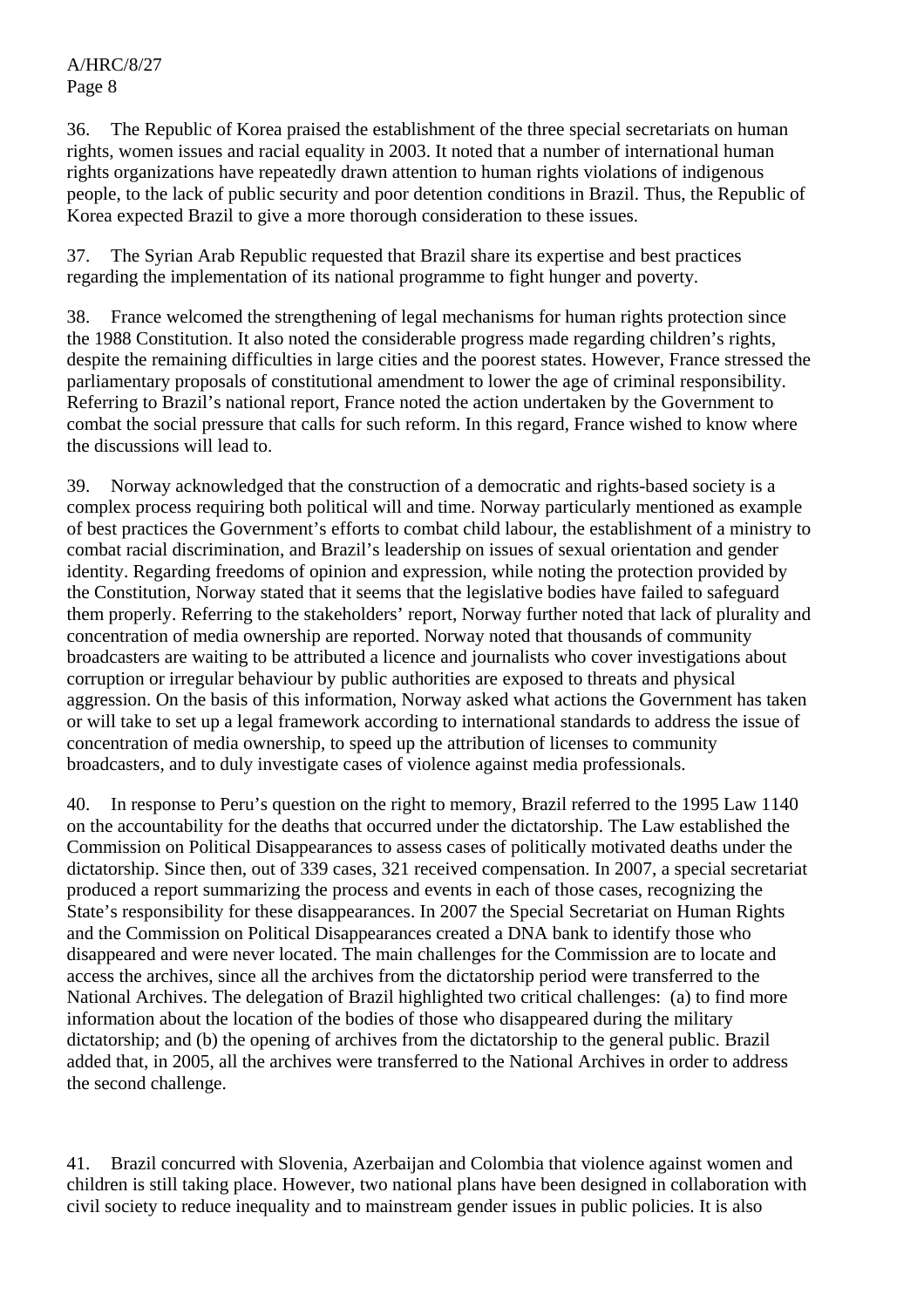modifying its legislation with regard to family violence and violence against women. Brazil noted that it is taking comprehensive actions in conjunction with state governments and municipalities to establish indicators whenever family violence occurs. This new initiative covers four areas including sexual exploitation and reproductive rights.

42. In response to Azerbaijan, the Republic of Korea and Norway regarding legal and penal affairs, Brazil agreed that it had witnessed a large increase in the prison population. However, following a new law on criminal procedure adopted in 2007 the increase of the prison population has been reduced by half. A new reform had also been approved this year to ensure guarantees for defence.

43. In response to France's question on criminal responsibility, the Brazilian Government believed that this issue will not be approved or adopted. On torture, Brazil referred to its 2006 plan to implement and integrate a programme including a large number of states. A national committee on torture has also been created with the participation of the Special Secretariat of Human Rights, the Ministry for Foreign Affairs and NGOs. Congress has also adopted the Optional Protocol to the Convention against Torture . The Brazilian delegation also referred to the challenge of establishing the national prevention mechanism in line with the Optional Protocol.

44. In response to China, Cuba and the Syrian Arab Republic, regarding the Zero Hunger programme, Brazil stressed that this was a ministry-wide policy that involved states, municipalities and civil society, and that a Special Secretariat for food has been created. Initiatives to fight hunger include the establishment of various systems and the involvement of children in a school food programme, as well as food supply programme to indigenous populations. Referring to the Single Health System, the services of the Single Health Programme have reached out to 70 per cent of the Brazilian population, and services include the distribution of 130 million vaccines, 2 million ambulatory procedures and 11.3 million hospital internments. Brazil noted, however, that the situation is critical and that this sector requires investment. Brazil acknowledged the gap between universal access to health care and the actual state of health care.

45. In response to Malaysia on the issue of HIV/AIDS, a programme with a budget of around \$US 800 million per year was created, successfully reaching 184,000 patients. The need to make the system more flexible was emphasized. In 2007, provisions of the TRIPS agreement were used to increase the supply of medicine to needy patients.

46. Brazil noted its project to establish a national system of social indicators, and also that the National Statistical and Geographic Institute is carrying out research that will enable specialists to provide indicators on social issues.

47. Australia expressed interest in learning about Brazil's views, approaches and support for national human rights institutions, enquiring if Brazil plans to establish one in accordance with the Paris Principles.

48. Algeria paid special tribute to Ambassador Florêncio for his initiative on defining a set of voluntary goals in the field of human rights. Algeria further noted that the national report shows the success of Brazil in reducing extreme poverty by half within the framework of the Millennium Objectives. Algeria also stressed that the report describes the efforts of Brazil to fulfil the right to food, particularly through the adoption of the 2006 Organic Law on Food Security. In this regard, Algeria requested information on the concrete measures adopted regarding the implementation of this law. Finally, Algeria indicated that although this issue has not been raised in the report, it still wished to pay special tribute to the pioneering role of Brazil in developing bio fuels based on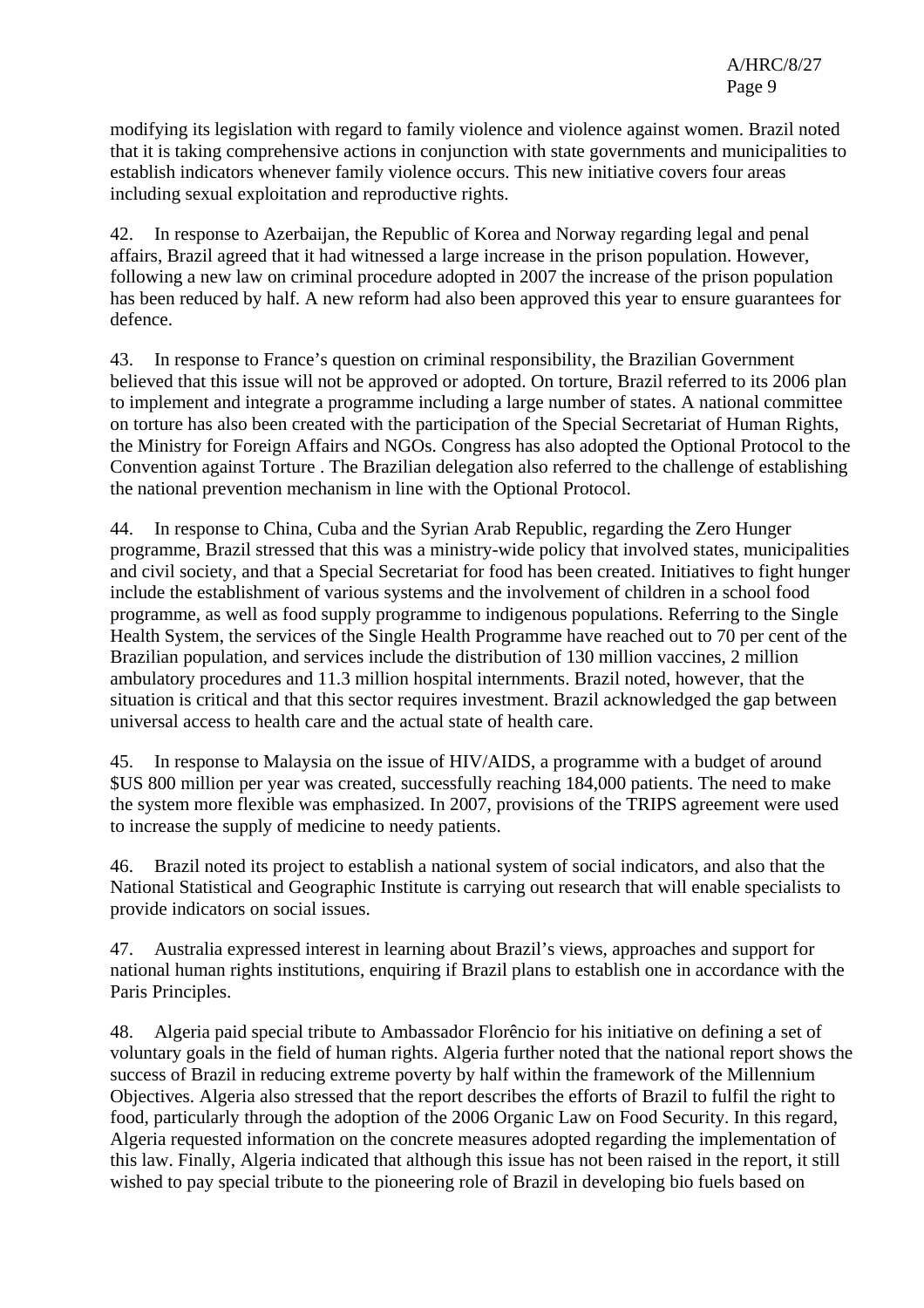non-edible agricultural products, in particular sugar cane mulch. Algeria recommended that Brazil scale up this experience and preserve the right to food.

49. Noting the numerous reports of state police, military and civil, committing extrajudicial killings, the United States of America enquired about the steps Brazil has taken to prosecute individuals responsible for such crimes and prevent future occurrences of extrajudicial killings. It also asked about measures Brazil has taken to address allegations of torture in the juvenile and adult penal systems, and to improve prison conditions.

50. The Russian Federation welcomed Brazil's reduction of poverty and income gap, as well as the measures to prevent violations of human rights, such as in the field of public security. According to the Russian Federation, prevention of racial discrimination, prohibition of torture, public security and prevention of extrajudicial killings must continue to be priorities for the Government. It asked for more details on the practical implementation of measures to reduce urban violence and investigate cases of extrajudicial killings.

51. While acknowledging Brazil's significant progress in the area of education, food, health and combating extreme poverty, Senegal stressed the need for Brazil to continue to provide the same opportunities to its citizens of African descent as those provided to its other citizens to fully integrate them within Brazilian society. Senegal also requested detailed information about the solutions envisaged to resolve problems stemming from the lack of updated statistics in certain areas related to human rights violations.

52. Chile considered Brazil's national report an excellent model giving substance for the review. Regarding women's rights and violence against women, Chile mentioned Brazil's challenge of promoting a cultural change of the professionals that apply the 2006 *Maria da Penha* Law and asked Brazil to provide more information on this topic. Chile also noted the numerous measures adopted to fight poverty and social inequality, and indicated it would learn a lot from the implementation of the *Bolsa Familia* Programme. Chile agreed with Brazil that the right to education is a fundamental element in combating poverty, noted Brazil's high attendance rate for children between 7 and 14 years old, and enquired about the measures taken to ensure that children do not drop out of school.

53. Argentina raised questions about the implementation of Brazil's Violence against Women Plan, as well as its Family Allowance Plans, and requested further details on the legislation and the right to memory and truth.

54. The United Kingdom welcomed, inter alia, Brazil's open invitation to special procedures. While noting that human rights legislation in Brazil is in general adequate, the United Kingdom indicated that Brazil's implementation of policy and legislation at the state and municipal level is poor. It asked how Brazil evaluates the success of its policies in the absence of a systematic data collection. The United Kingdom indicated that prisons are overcrowded and inadequately maintained. It noted with concern human rights abuses associated with the criminal justice system, particularly within the juvenile justice system, as well as reported violence and extrajudicial killings committed by state military police. The United Kingdom enquired about the way Brazil proposes to address human rights abuses in cases when there may be public support for the situations that lead to abuses, such as invasions of the favelas by the police. It also indicated that there is evidence that elements within the police and prison guards continue to torture people in their custody as a form of punishment, intimidation, or to extract confessions, although few cases have been prosecuted. Regarding this issue, the United Kingdom welcomed the establishment of the National Committee for the Prevention and Control of Torture in June 2006, and was keen on discussing further the monitoring mechanisms the Committee has proposed. The United Kingdom was particularly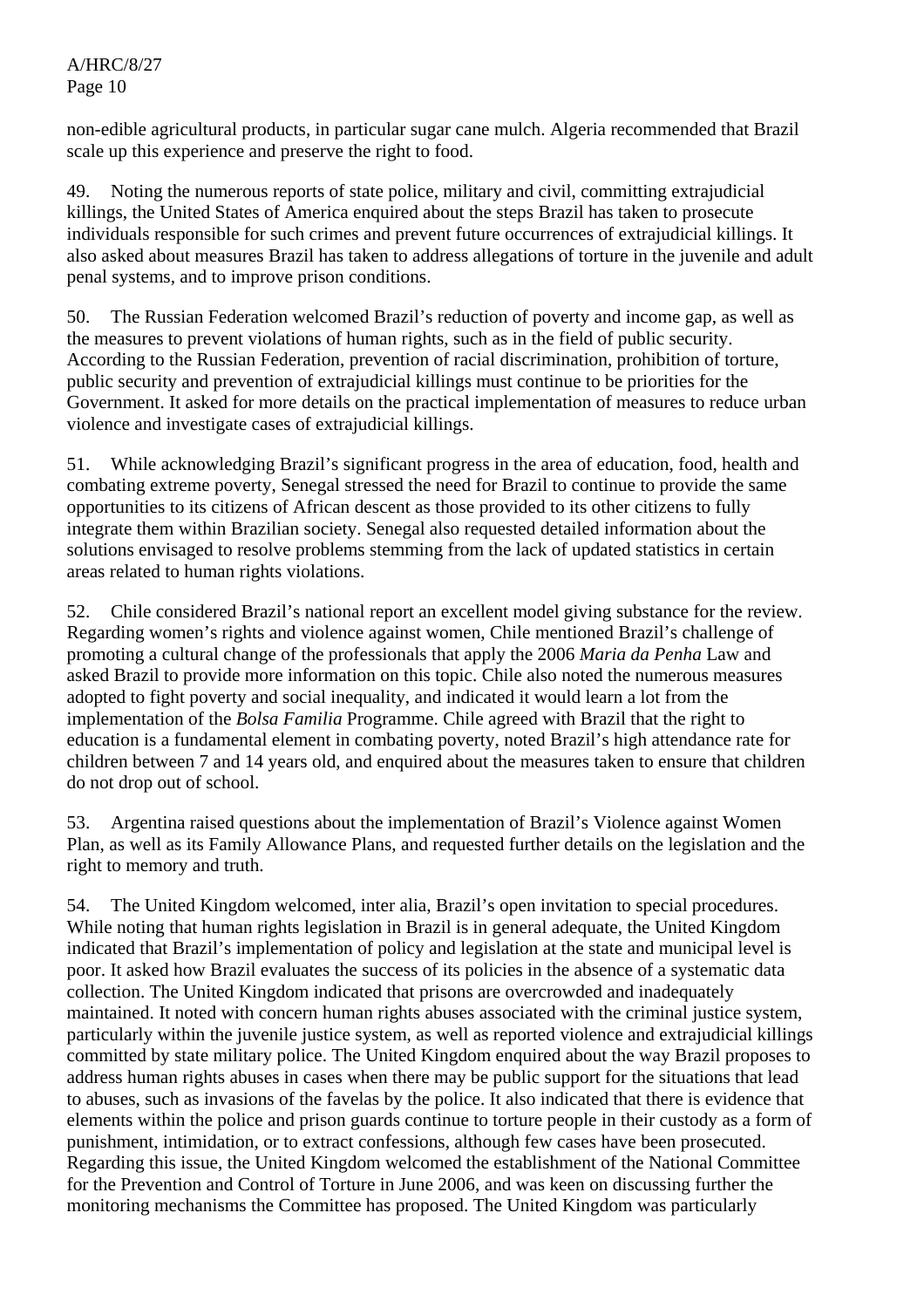concerned at reports of cases in which human rights defenders have been ill-treated, harassed and in some cases murdered. Finally it noted that despite the Government's intentions, it has been difficult to make progress on key issues, including violence against women, indigenous communities, rural violence and land conflict, and child and slave labour. The United Kingdom added that there are worrying reports of impunity for those involved in human trafficking and corruption. It recommended that the Government, while continuing its positive initiatives in many of these areas, invest more rigour in evaluating the outcomes of planned activities.

55. Sri Lanka praised Brazil's initiative to launch Human Rights Voluntary Goals at the sixtieth anniversary of the Universal Declaration, and noted Brazil's significant achievements in various areas including in combating extreme poverty. Sri Lanka also requested Brazil to further elaborate and share its best practices and strategies to combat extreme poverty, as well as endemic diseases.

56. Guatemala welcomed the discussion to develop a national system of human rights indicators and asked for information about the conclusions, notably on the viability of such a system, following the first national seminar held to analyse this issue in December 2007. Guatemala was also impressed by the school attendance rate of 97.4 per cent for children between 7 and 14 years old, and identified this high rate as a an example of good practice. Guatemala enquired about the measures that were taken resulting in such a success, as well as any difficulty encountered.

57. Canada requested further information concerning the steps undertaken to promote and to protect human rights defenders. Noting also the low level of participation of women, the population of Afro-Brazilian descent, and indigenous people, Canada requested information about measures taken to address these issues.

58. Germany praised the comprehensive national report of Brazil and the critical view taken on remaining problems, and focused on three areas highlighted in the report. First, noting that prison conditions are highly precarious and taking into account the efforts already made by the Government, Germany asked Brazil what further measures it envisages to accelerate the improvement of the situation. Second, Germany asked about the measures envisaged by the Government to rapidly improve the living conditions in re-educational facilities for young people. Third, it indicated that another area of concern identified in the national report is the ongoing violence of police officers. In this regard, Germany wanted to hear about what the Government intends to do in order to bring about a change in the strategy and culture of violence, and whether it intends to implement the latest recommendations of the Special Rapporteur on extrajudicial, summary or arbitrary executions in order to initiate a profound reform of the penal judiciary system. Finally, Germany indicated that the law allowing for human rights violations committed at regional state level to be prosecuted by the federal justice did not produce the expected results since its entry into force in 2004. It asked what the Government planned to do to ensure that the judiciary contributes efficiently to end impunity for human rights violations. Germany recommended that action be taken to improve prison conditions and to implement recommendations made by the Committee against Torture and by the Human Rights Committee.

59. Venezuela touched upon the issue of the right to land and the priorities set by the agrarian reform regarding distribution of land, and technical and financial assistance to farmers. It requested more information about the agrarian reform and previous reforms under the plan.

60. Ecuador welcomed the initiative aimed at creating a national system of human rights indicators that could serve as a model. Ecuador requested that Brazil indicate its main challenges with regard to the President Friend of the Child and Teenager Plan and how to address the issue of street children. It also asked whether Brazil considered bilingual teaching in its education plans as a method to fight against poverty and consolidate cultural diversity.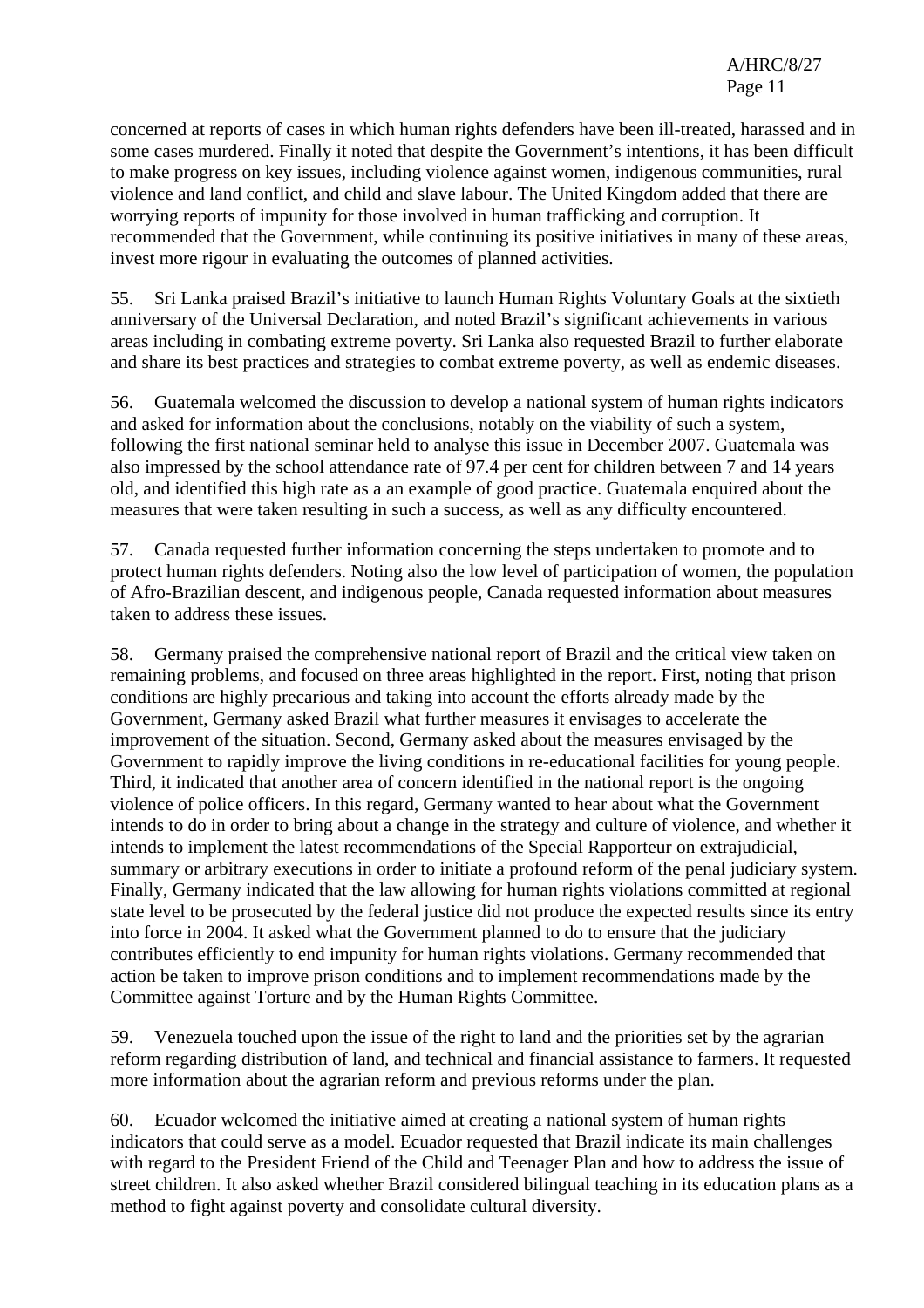61. Palestine praised the success of Brazil in terms of promoting education and its valuable experience in that domain, and enquired about sharing its practices with other countries.

62. Belgium commended Brazil on its stance on the abolition of death penalty, as well as on human rights, sexual orientation and sexual identity. It congratulated the Government for its results in reducing poverty, making Brazil one of the few countries to have achieved one of the Millennium Goals in advance. Belgium noted persistent difficulties and human rights violations in the field of public security as well as the efforts made by Brazil to address them. Belgium welcomed the establishment in 2004 and 2007, respectively, of a national programme and of a national plan for the protection of human rights defenders. Belgium recommended that the Government continue and intensify its efforts to reduce poverty and social inequality. It also recommended that Brazil intensify its efforts for the security of human rights defenders and in this regard to reinforce cooperation with all stakeholders, in particular, the states and the military police. Belgium asked Brazil about the perspectives for the implementation of this recommendation.

63. Indonesia congratulated Brazil on its human rights legislation and requested further clarifications on several areas where instances of abuse had been reported, namely with regard to children and women's rights, excessive use of force by the police, and cases of racial discrimination. Beginning with the rights of the child, Indonesia referred to the issue of juvenile detention and enquired about the most recent policies developed in that field. On women's rights, Indonesia mentioned cases of discrimination specifically against women of certain rural and ethnic backgrounds, leading to the forced eviction of certain ethnic and indigenous groups. Indonesia raised concern with regard to the poor conditions in prisons and detention centres where detainees were subject to torture and ill-treatment. The delegation of Indonesia questioned Brazil about the measures it has undertaken to combat police impunity in cases of gang crimes involving abusive police officers especially in favelas where police violence is widespread. Lastly, Indonesia raised concern about the existing racial disparity in Brazil and the low impact of the current policies to combat such abuses.

64. Japan welcomed Brazil's efforts to enhance regional cooperation in Latin America. It wished to have more information on how effective the Government's regional efforts have been in upgrading human rights nationally and collectively for other States of the region. Japan was also impressed by the way Brazil reflected upon its past history of the slavery system and its recognition that this system has affected social discrimination. Japan noted the exemplary steps taken by Brazil in addressing this issue. It asked whether statistical figures illustrate how much fairness has been achieved in educational institutions. Lastly Japan praised Brazil's actions to fight sexual exploitation of children and adolescents and welcomed the Third Conference on this issue to be hosted by Brazil. Japan wished to know how acutely the Government views the relation between this initiative and its efforts.

65. Mauritania requested more details on measures taken by the Government to counter slavery, especially with regard to the slavery of population of African descent.

66. Nigeria stressed that it is compelling for the vulnerable group of Africans and African descendants to be properly integrated into the society, treated with dignity and given equal opportunities in terms of education, health care, employment and participation in the political arena. Nigeria, while being encouraged by the efforts made to institute programmes to integrate the *quilombos*, indicated that a lot more needs to be done to fundamentally address these challenges. Nigeria recommended that Brazil could succeed with greater pace in land reform in the castaway areas by pursuing public policies targeted at improving the life of African descendants and minorities.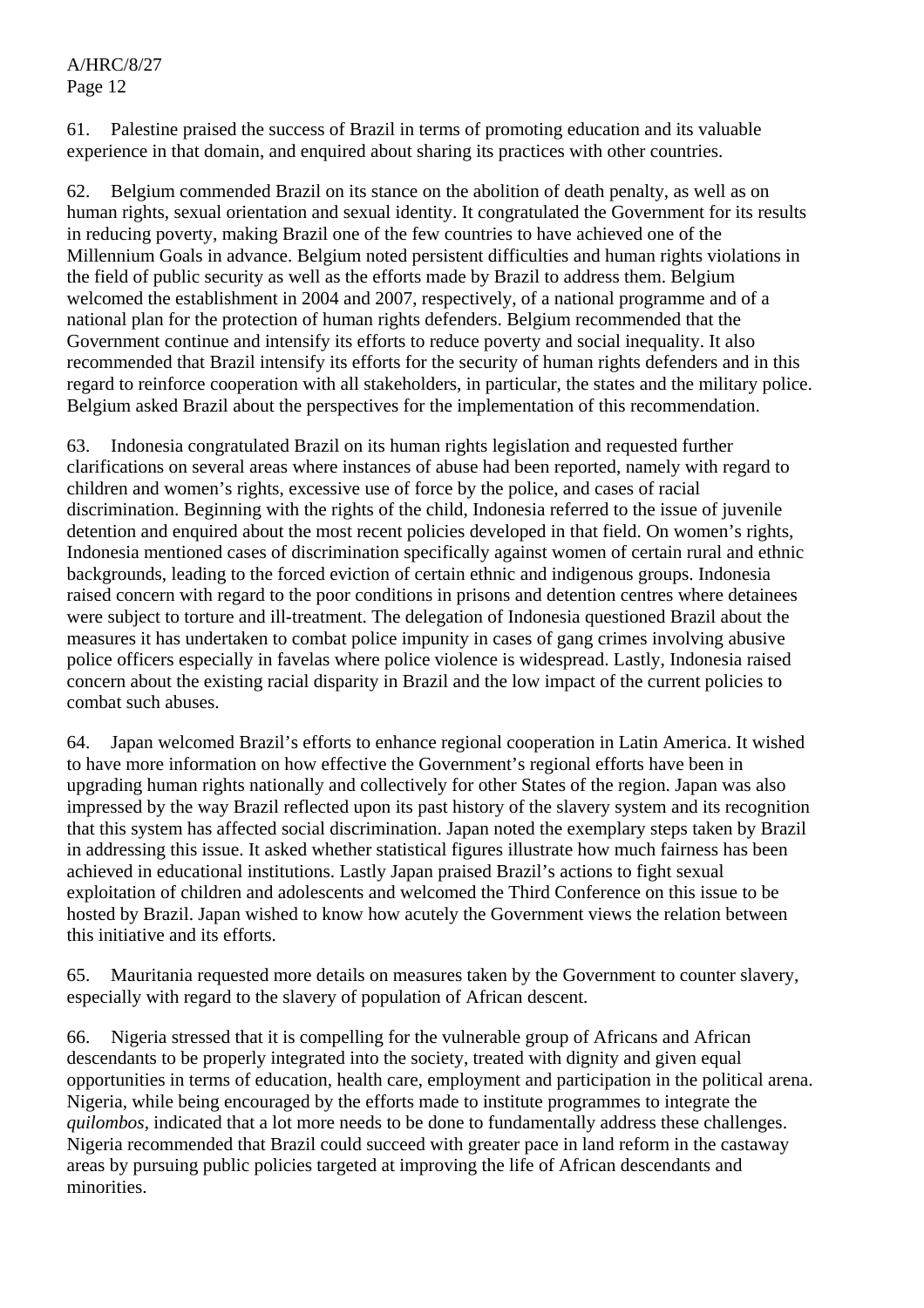67. Mexico encouraged the establishment of a national institution compliant with the Paris Principles and requested an update on Brazil's reporting to the Committee against Torture and specifically recommended enhancing access to justice and improving the judicial system.

68. Angola raised concern about gender parity, namely the small percentage of women represented at senior levels in federal legislative and executive posts. Referring to Brazil's national report, Angola mentioned the racial stigma against populations of African descent, and enquired about the legislative policies adopted by Brazil on this regard. Angola also raised the issue of education and its instrumental impact on combating poverty and social exclusion, and asked whether technical assistance would help Brazil improve its efforts in that domain.

69. Bangladesh noted with deep admiration the success of the Government in guaranteeing economic, social, cultural, civil and political rights for all its people. Bangladesh was pleased to note the remarkable success in reducing the scale of extreme poverty and in fighting HIV/AIDS. As a developing country, Bangladesh also realized that Brazil faces many challenges. It indicated concerns expressed by other delegations about domestic violence, disparities in accessing socio-economic opportunities, particularly by indigenous communities. Bangladesh noted that it is reassuring that the Government has taken these challenges seriously. Bangladesh asked Brazil about its view on the recommendation of the Committee on the Rights of the Child to request technical assistance in the area of juvenile justice and police training as well as for the establishment of an independent and effective human rights institution.

70. Egypt enquired about how Brazil reconciled the elaboration of its disaggregated statistics and its right to privacy of individuals.

71. Morocco welcomed efforts by Brazil to eradicate poverty, to promote education and to promote the rights of women. It also stressed the active participation of Brazil in the Human Rights Council, notably with regard to the initiative on voluntary goals. Morocco requested information on what innovative complementary measures the Government contemplates to better combat poverty. It wished to know whether there are guarantees for free exercise of religion. Lastly, referring to the national report, it requested more information on the national system of human rights indicators.

72. South Africa noted the efforts undertaken by Brazil in various human rights programmes, including matters related to the elimination of racism, xenophobia and intolerance. South Africa referred to Brazil's programme adopted in 2004 to address the plight of Brazilians of Afro-descent. The delegation also mentioned Brazil's Zero Tolerance Policy as a best practice on how to address issues of malnutrition, hunger and the implementation of the right to food. South Africa concluded its statement by noting the impact of the Family Allowance programme on the fight against poverty.

73. Jordan praised the Government for the 2006 law on domestic violence and affirmative action it adopted. Jordan urged Brazil to take further steps in this regard. It also asked what practical steps it adopted to achieve reducing poverty.

74. Bolivia showed support to all the endeavors undertaken by Brazil in its promotion of human rights.

75. Uruguay welcomed Brazil's national report which demonstrates considerable progress and recognizes the indivisibility of rights as well as acknowledging continuing human rights violations. It also welcomed the agrarian reform undertaken by Brazil. Uruguay recommended greater efforts regarding prisons systems in a number of states of the federation and that they be transformed into rehabilitation centres.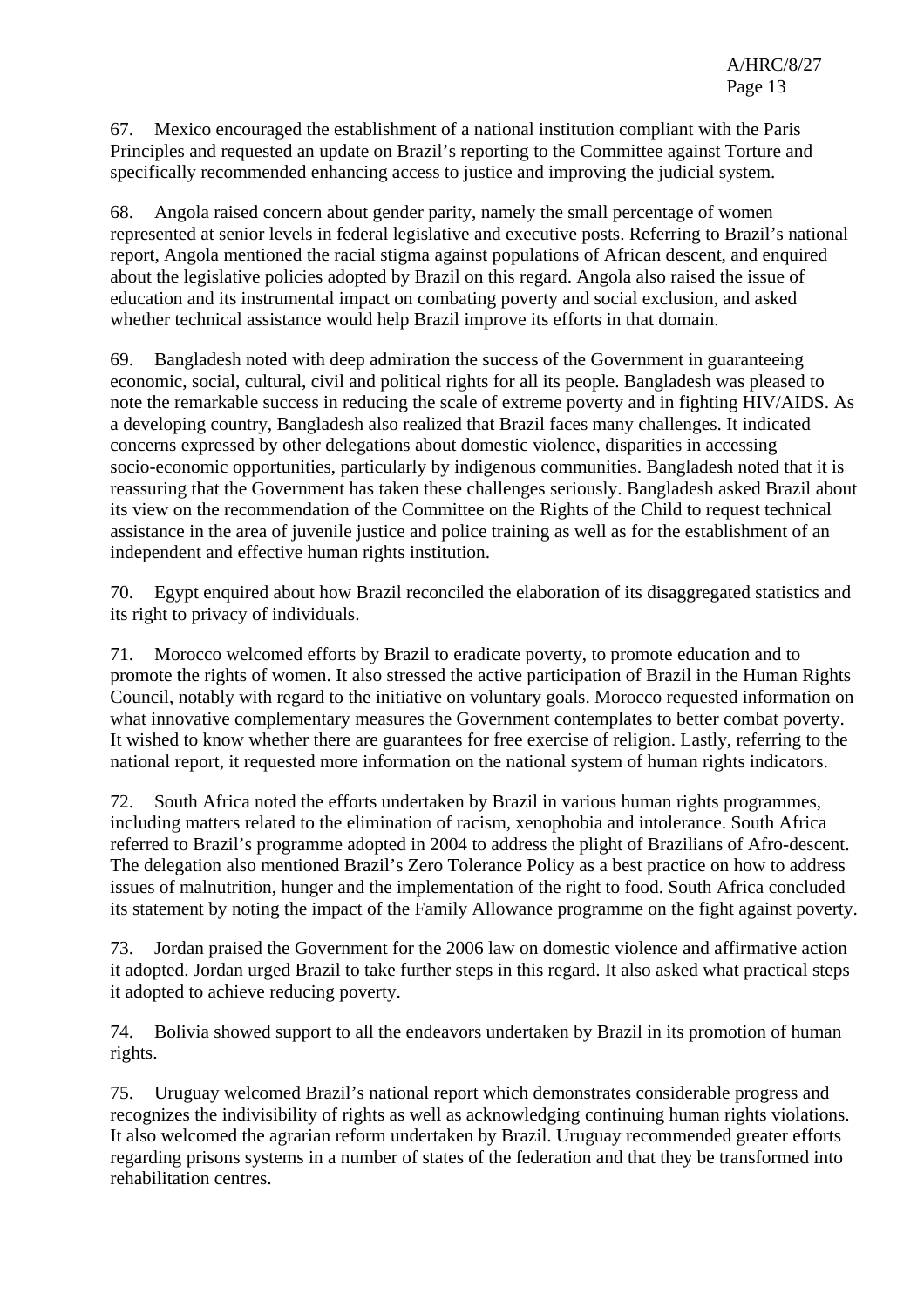76. Following the discussion, Brazil responded to Uruguay and other delegations on agrarian reform and violence in rural areas. It noted that the idea that the relationship between the production of bio fuel and the reduction in basic food production does not correspond to reality. Brazil noted that it is simultaneously increasing both the production of renewable energies and the production of food to combat hunger. It was noted that the possible rise of the price of food in the world is likely to be caused by the centralization of capital within certain powerful groups that are dominating the market. The priority in agrarian reform will be to promote sustainable production from an environmental and social point of view. Through agrarian reform, Brazil will be able to reduce the level of violence in the country.

77. In response to Morocco, South Africa and Jordan, Brazil noted that regarding education and extreme poverty, strategies are focused on setting up social programmes and improvement in agrarian reform and work on infrastructure that would lead to the creation of jobs and improve education. Brazil noted that it is centralizing efforts to reduce extreme poverty and to eliminate inequalities. Challenges regarding quality have been noted. Reference was made to the Family Allowance programme which reaches a number of children and aims to increase school attendance. It was noted that investments are being made to create new opportunities for social inclusion. Capacity-building and training of workers have been promoted and efforts have been made to improve employment rates.

78. In response to Mauritania and South Africa, Brazil noted that it has based its action for the promotion of racial equality on national statistics. Indicators demonstrate the root causes of this inequality. Regarding education, the State has prioritized the history of Africa and of the indigenous peoples with the aim of promoting the education on how Brazil was formed. As regards children of indigenous peoples, it was noted that Brazil is seeking to increase school attendance in higher education. There are currently 38 public universities in 22 states. Affirmative action in entrance is being adopted, including by providing scholarships.

79. Brazil publicly appreciated the opportunity to present the situation of human rights in the country and to engage in the rich dialogue within the UPR. The Government recognized the challenges in the promotion of rights. Due to time constraints, Brazil committed to answering the remaining questions during the plenary session of the Human Rights Council in June, in accordance with the institution-building package. Brazil reiterated its confidence in this new system and its hope that it will overcome selectivity.

80. Attention was once again drawn to President Lula's administration which focuses on economic growth, income distribution and social justice. Brazil's commitment towards the realization of all human rights was also reiterated.

81. Brazil affirmed that the UPR exercise brought valuable lessons to the country, particularly in the process of elaborating the report. Brazil recognized the challenges pointed out by civil society to implement recommendations of international monitoring bodies.

82. Brazil noted its readiness to continue cooperation with the United Nations system as it does with the Inter-American system. Its commitment to cooperate with the Human Rights Council, particularly the UPR, was also reinforced. Brazil expressed readiness to exchange experience and share information.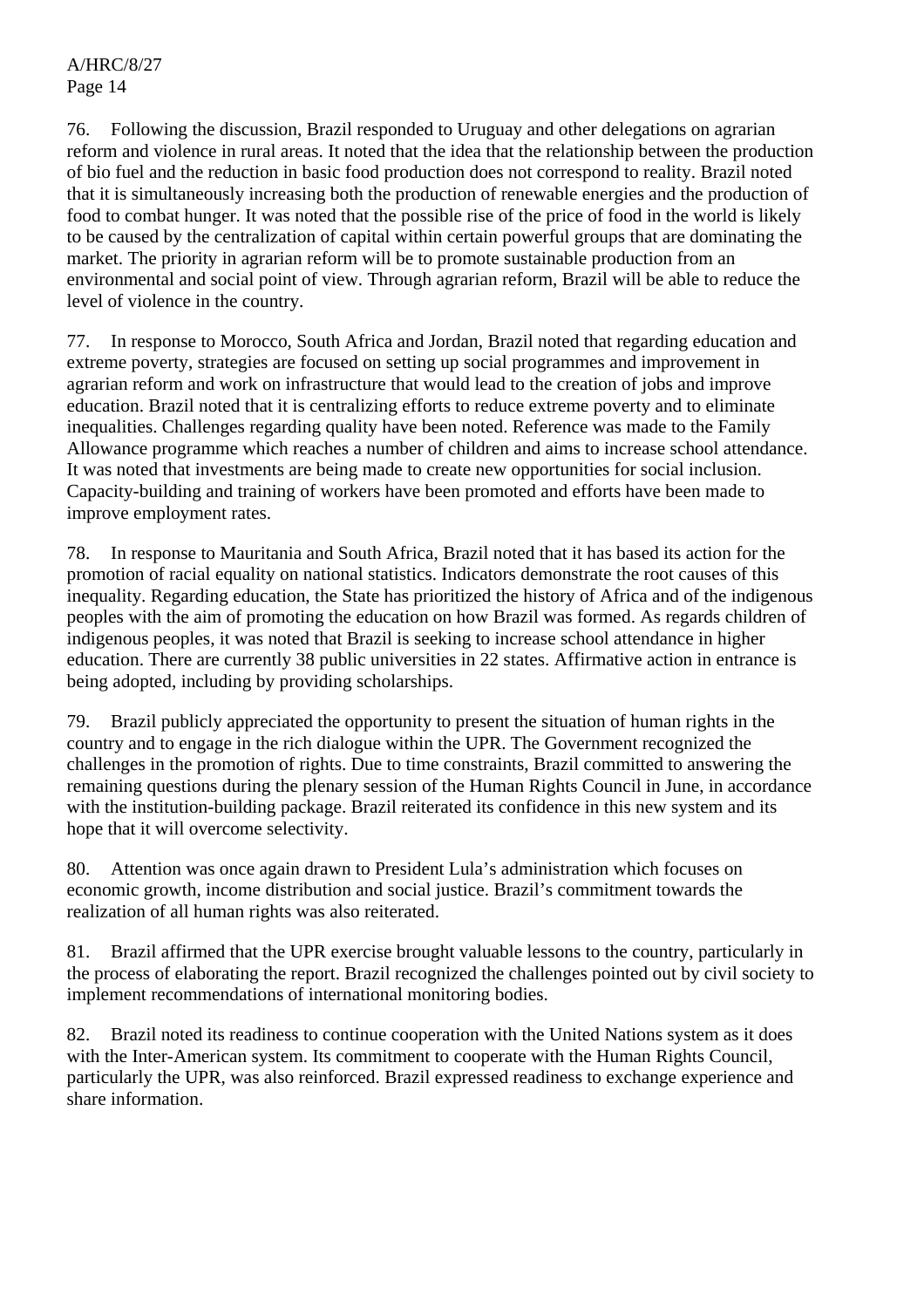#### **II. CONCLUSIONS AND/OR RECOMMENDATIONS**

**83. The recommendations formulated during the interactive dialogue have been examined by Brazil and enjoy the support of Brazil:** 

- **1. Continue and intensify its efforts to reduce poverty and social inequality (Belgium);**
- **2. Continue its commitment to resolving the issue of abuse of power and excessive use of force (Ghana);**
- **3. While continuing its positive initiatives, invest more rigour in evaluating the outcomes of planned activities in many of these areas: prisons conditions, criminal justice system, juvenile justice system, violence and extrajudicial killings committed by state military police, torture, protection of human rights defenders, violence against women, indigenous communities, rural violence and land conflict, child and slave labour, impunity for those involved with human trafficking and corruption (United Kingdom);**
- **4. Intensify efforts for the security of human rights defenders and reinforce cooperation with all stakeholders, in particular, the states and the military police (Belgium);**
- **5. Give a more thorough consideration to the issues of human rights violations of indigenous people, lack of public security and poor detention conditions (Republic of Korea);**
- **6. Take action to improve prison conditions and implement recommendations made by the Committee against Torture and by the Human Rights Committee (Germany);**
- **7. Make greater efforts regarding prisons systems in a number of states of the federation in order to be transformed into rehabilitation centres (Uruguay).**
- **8. Enhance access to justice as well as improve the judicial system (Mexico);**
- **9. Implement at the earliest possible moment the initiative to bring serious human rights abuses under Federal Law if it is not done yet (The Netherlands);**
- **10. Do its utmost to ensure that Congress adopt the law on access of citizens to public information (Peru);**
- **11. Continue its commitment to the programme of land reform (Ghana);**
- **12. Succeed with greater pace in land reform in the cast away areas by pursuing public policies targeted at improving the life of African descendants and minorities (Nigeria);**
- **13. While paying special tribute to the pioneering role of Brazil in developing bio fuels based on non-edible agricultural products, scale up this experience and preserve the right to food (Algeria);**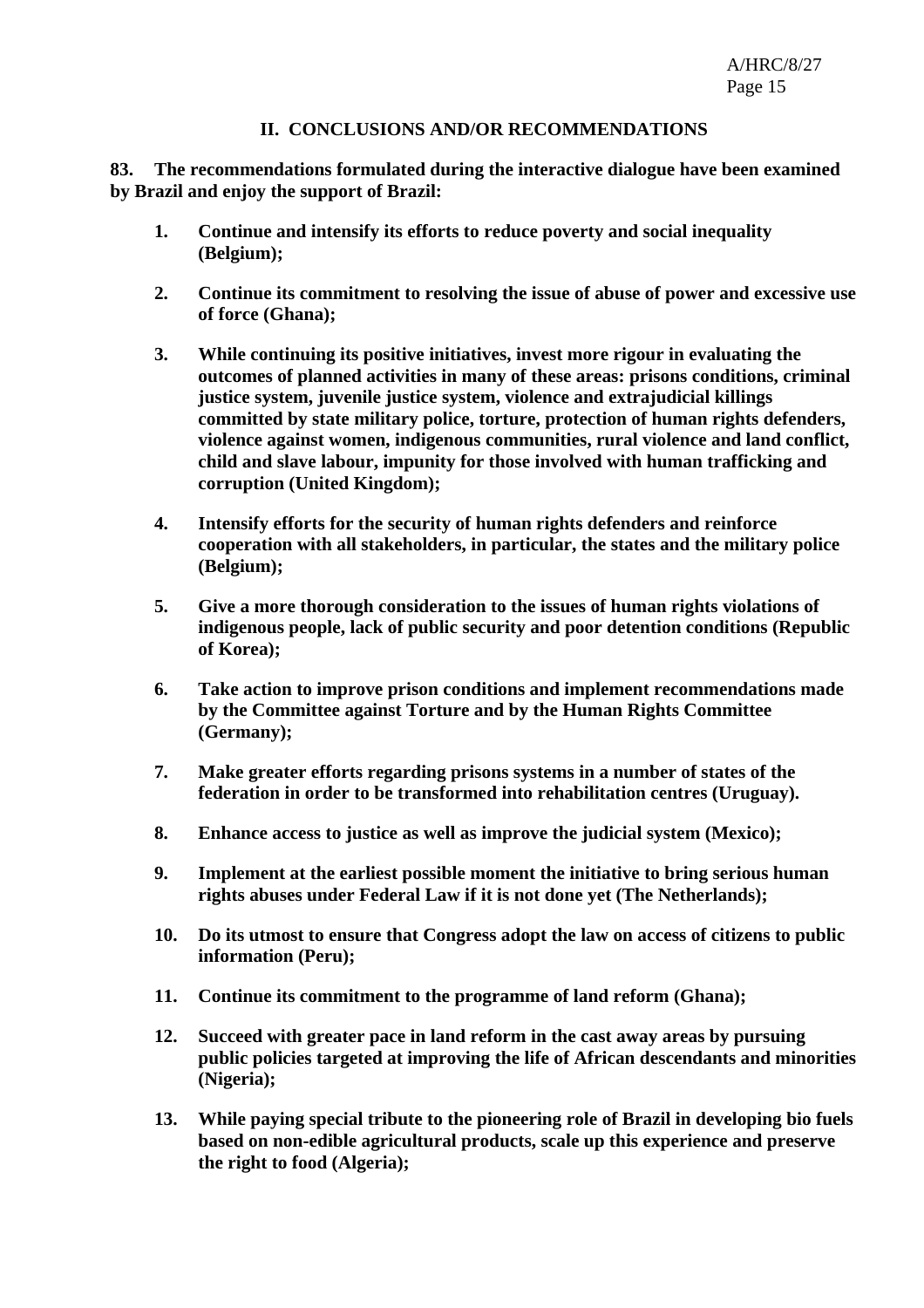- **14. Encourage the establishment of a national institution compliant with the Paris Principles (Mexico);**
- **15. Integrate gender perspectives in the follow-up process to the UPR review (Slovenia).**

**84. All conclusions and/or recommendations contained in this report reflect the position of the submitting state(s) and/or the State under review thereon. They should not be construed as endorsed by the Working Group as a whole.** 

## **III. VOLUNTARY COMMITMENTS OF THE STATE UNDER REVIEW**

85. With the intention of strengthening the efficiency of the cooperation with the United Nations system and with the view of improving its national policies, Brazil reinforced its commitment to create new tools for the internal monitoring of human rights. This would include a national system of human rights indicators and the elaboration of annual reports on the situation of human rights, taking into account, among other aspects, a follow-up of the UPR exercise.